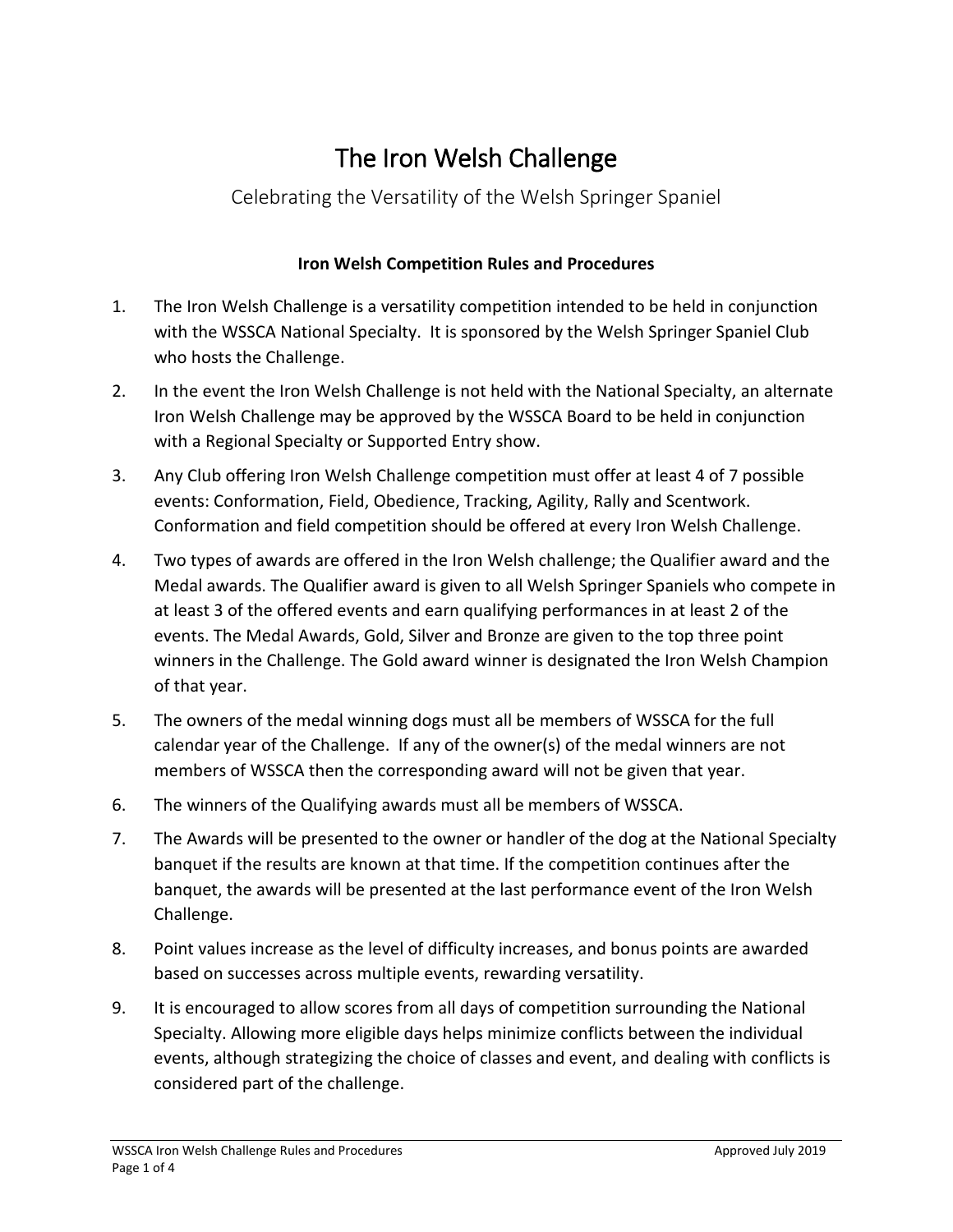- 10. Maintaining the Welsh Springer Spaniel as a single breed with no split between show and field or performance dogs is a very important goal of WSSCA, and thus conformation is considered a key component of the Iron Welsh Competition. Sponsoring clubs are strongly encouraged to offer a judged conformation class for the Iron Welsh Competitors who are not eligible for the regular breed classes or handlers electing not to compete in regular classes. Either an "Iron Welsh Competitor" and/or "Altered" classes (for each dogs and bitches) in Sweepstakes or following Best of Breed, should be held to provide an opportunity for Iron Welsh Competitors to compete in Conformation. A "Parade" of Iron Welsh Participants may not substitute for a Conformation event.
- 11. Appendix A lists the Schedule of Points. Changes to the schedule of points shall be reviewed and approved by the Board at least six months in advance of the Iron Welsh Competition at which the new rules will be implemented. Proposals for changes must be sponsored by at least three WSSCA members who have qualified in at least one previous Iron Welsh Challenge. The attached form labeled Exhibit B should be submitted to the Recording Secretary for consideration by the Board.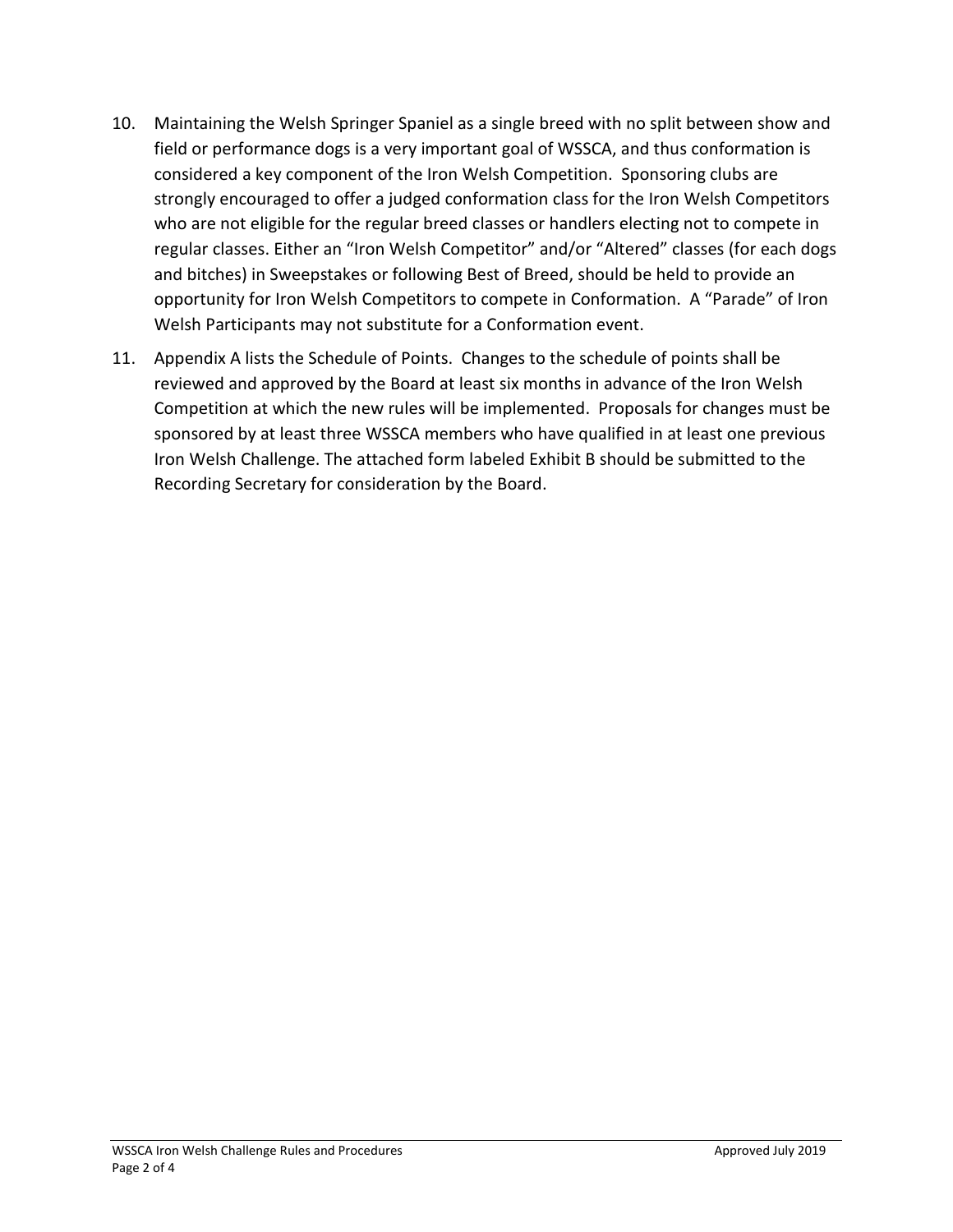## Appendix A

## WSSCA Iron Welsh Challenge Rules and Procedures

### Points Schedule

| <b>EVENTS</b>                                                                                                                                                 | 1 POINT          | <b>2 POINTS</b>    | <b>3 POINTS</b>   | <b>4 POINTS</b> | <b>5 POINTS</b>  | <b>6 POINTS</b>  | <b>7 POINTS</b> | <b>8 POINTS</b> | <b>9 POINTS</b> | <b>10 POINTS</b> |
|---------------------------------------------------------------------------------------------------------------------------------------------------------------|------------------|--------------------|-------------------|-----------------|------------------|------------------|-----------------|-----------------|-----------------|------------------|
| <b>CONFORMATION</b>                                                                                                                                           | <b>PP</b>        | $1ST$ PLACE        | RWD/RWB           | <b>BISw</b>     | WD/WB            | <b>SELECT</b>    | <b>BB</b>       |                 |                 |                  |
|                                                                                                                                                               |                  |                    |                   | <b>BOSw</b>     |                  | <b>AOM</b>       | <b>BOS</b>      |                 |                 |                  |
| <b>RALLY</b>                                                                                                                                                  | <b>NOV</b>       | INTERMEDIATE       | ADVANCED          |                 | <b>EXCELLENT</b> | <b>MASTER</b>    |                 |                 |                 |                  |
| <b>OBEDIENCE</b>                                                                                                                                              |                  | <b>BEG. NOVICE</b> | <b>REG. &amp;</b> | <b>VETERANS</b> | GRAD             | REG &            | GRAD            | VERSATLITY      |                 | REG &            |
|                                                                                                                                                               |                  |                    | PREF NOV          |                 | <b>NOVICE</b>    | <b>PREF</b>      | <b>OPEN</b>     |                 |                 | <b>PREF</b>      |
|                                                                                                                                                               |                  |                    |                   |                 |                  | <b>OPEN</b>      |                 |                 |                 | <b>UTILITY</b>   |
| <b>AGILITY</b>                                                                                                                                                | ACT <sub>1</sub> | ACT <sub>2</sub>   |                   | NOV JWW         | <b>NOV STD</b>   | <b>OPEN</b>      | <b>OPEN STD</b> | E/M/P           | $E/M/P$ STD     |                  |
|                                                                                                                                                               |                  |                    |                   | <b>NOV FAST</b> |                  | <b>JWW</b>       |                 | <b>JWW</b>      |                 |                  |
|                                                                                                                                                               |                  |                    |                   |                 |                  | <b>OPEN</b>      |                 | <b>EXC FAST</b> |                 |                  |
|                                                                                                                                                               |                  |                    |                   |                 |                  | <b>FAST</b>      |                 |                 |                 |                  |
|                                                                                                                                                               |                  |                    |                   |                 |                  | T <sub>2</sub> B |                 |                 |                 |                  |
| <b>FIELD</b>                                                                                                                                                  |                  |                    | <b>WD</b>         |                 | WDX, JH          |                  | <b>SH</b>       |                 |                 | MH               |
| <b>TRACKING</b>                                                                                                                                               |                  |                    |                   |                 | TD               | <b>TDU</b>       |                 | <b>TDX</b>      |                 | <b>VST</b>       |
| SCENTWORK <sup>*</sup>                                                                                                                                        |                  | <b>NOVICE</b>      |                   | ADVANCED        |                  | <b>EXCELLENT</b> |                 | <b>MASTER</b>   |                 | <b>DETECTIVE</b> |
|                                                                                                                                                               |                  |                    |                   |                 |                  |                  |                 |                 |                 |                  |
|                                                                                                                                                               |                  |                    |                   |                 |                  |                  |                 |                 |                 |                  |
| <b>QIN ANY</b>                                                                                                                                                |                  |                    |                   |                 |                  |                  |                 |                 |                 |                  |
| <b>ELEMENT</b>                                                                                                                                                |                  |                    |                   |                 |                  |                  |                 |                 |                 |                  |
|                                                                                                                                                               |                  |                    |                   |                 |                  |                  |                 |                 |                 |                  |
|                                                                                                                                                               |                  |                    |                   |                 |                  |                  |                 |                 |                 |                  |
| 1 PARTICIPATION POINT FOR EACH EVENT ACTUALLY PARTICIPATED IN.                                                                                                |                  |                    |                   |                 |                  |                  |                 |                 |                 |                  |
| 1 PP TO ANY DOG ENTERED IN AN EVENT, WHO DOESN'T GET TO RUN BECAUSE OF LIMITS AND IS PRESENT AND READY TO RUN                                                 |                  |                    |                   |                 |                  |                  |                 |                 |                 |                  |
| ADD BONUS POINTS - 3 FOR Q's in 3 different events, 5 FOR Q's in 4 different events, 7 FOR Q's in 5 different events, 9 FOR Q's in 6 different events, 11 FOR |                  |                    |                   |                 |                  |                  |                 |                 |                 |                  |
| Q's in 7 different events                                                                                                                                     |                  |                    |                   |                 |                  |                  |                 |                 |                 |                  |
| FIRST TIE BREAKER - # OF EVENTS WITH Q'S                                                                                                                      |                  |                    |                   |                 |                  |                  |                 |                 |                 |                  |
| SECOND TIE BREAKER - # OF EVENTS ENTERED                                                                                                                      |                  |                    |                   |                 |                  |                  |                 |                 |                 |                  |
| THIRD TIE BREAKER - TOTAL # OF Q'S                                                                                                                            |                  |                    |                   |                 |                  |                  |                 |                 |                 |                  |